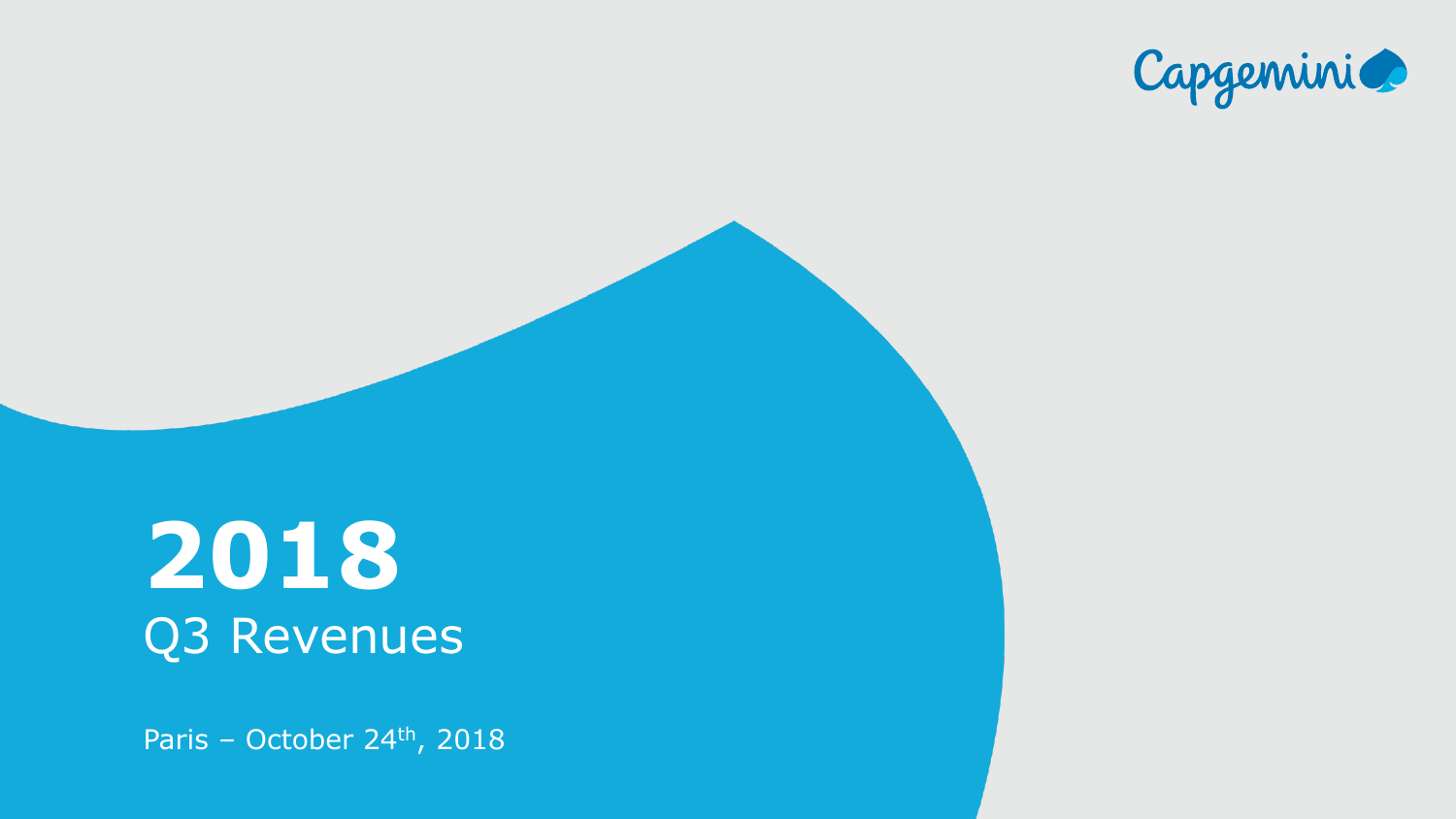### Disclaimer



This presentation may contain forward-looking statements. Such statements may include projections, estimates, assumptions, statements regarding plans, objectives, intentions and/or expectations with respect to future financial results, events, operations and services and product development, as well as statements, regarding future performance or events. Forward-looking statements are generally identified by the words "expects", "anticipates", "believes", "intends", "estimates", "plans", "projects", "may", "would" "should" or the negatives of these terms and similar expressions. Although Capgemini's management currently believes that the expectations reflected in such forward-looking statements are reasonable, investors are cautioned that forwardlooking statements are subject to various risks and uncertainties (including without limitation risks identified in Capgemini's Registration Document available on Capgemini's website), because they relate to future events and depend on future circumstances that may or may not occur and may be different from those anticipated, many of which are difficult to predict and generally beyond the control of Capgemini. Actual results and developments may differ materially from those expressed in, implied by or projected by forward-looking statements. Forward-looking statements are not intended to and do not give any assurances or comfort as to future events or results. Other than as required by applicable law, Capgemini does not undertake any obligation to update or revise any forward-looking statement.

This presentation does not contain or constitute an offer of securities for sale or an invitation or inducement to invest in securities in France, the United States or any other jurisdiction.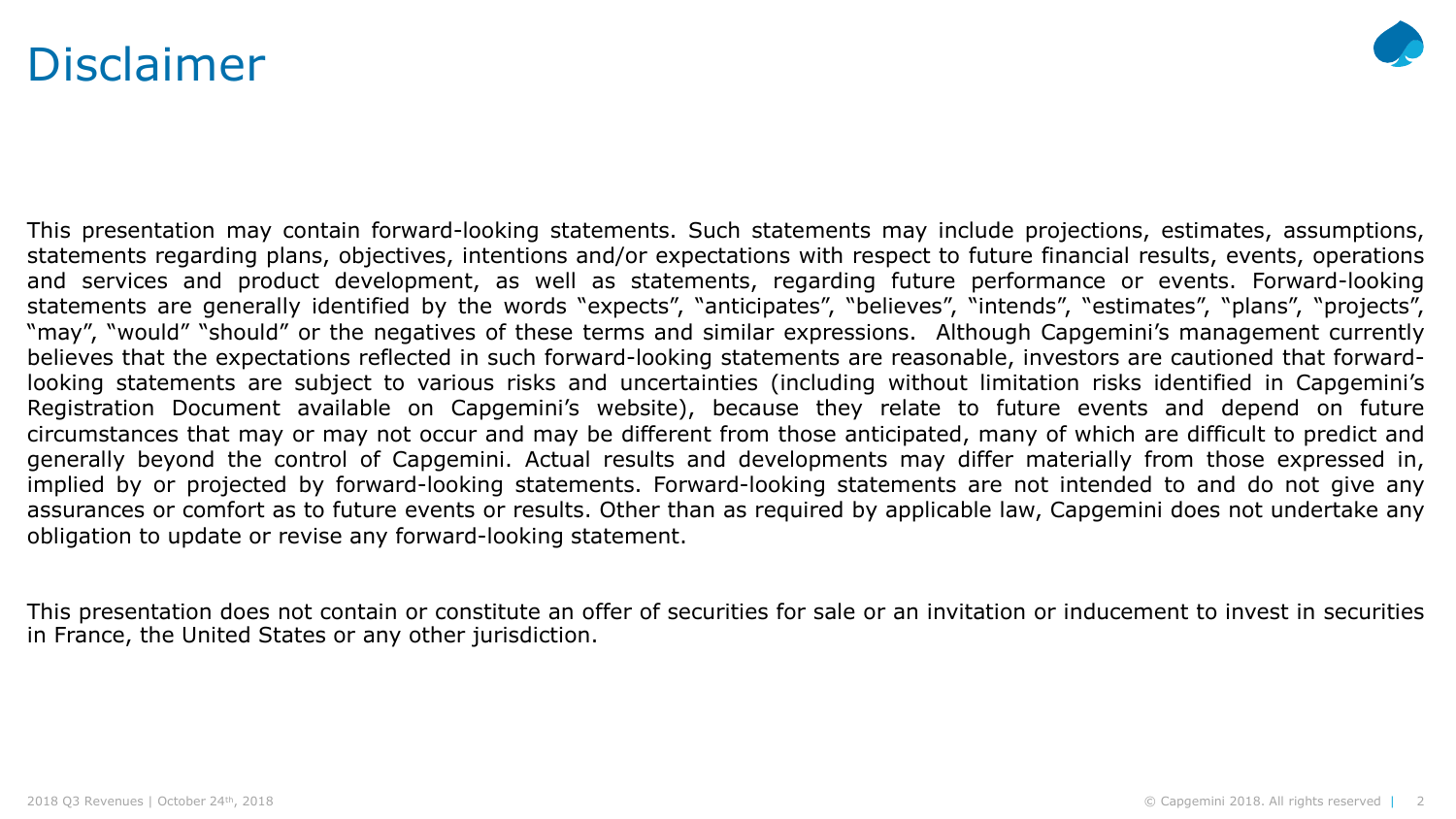## Paul **HERMELIN**

 $2018 \times 241$  and  $241 \times 241$  capacity reserved.  $241$  and  $241 \times 241$  and  $241 \times 241$  and  $241 \times 241$  and  $241 \times 241$ 

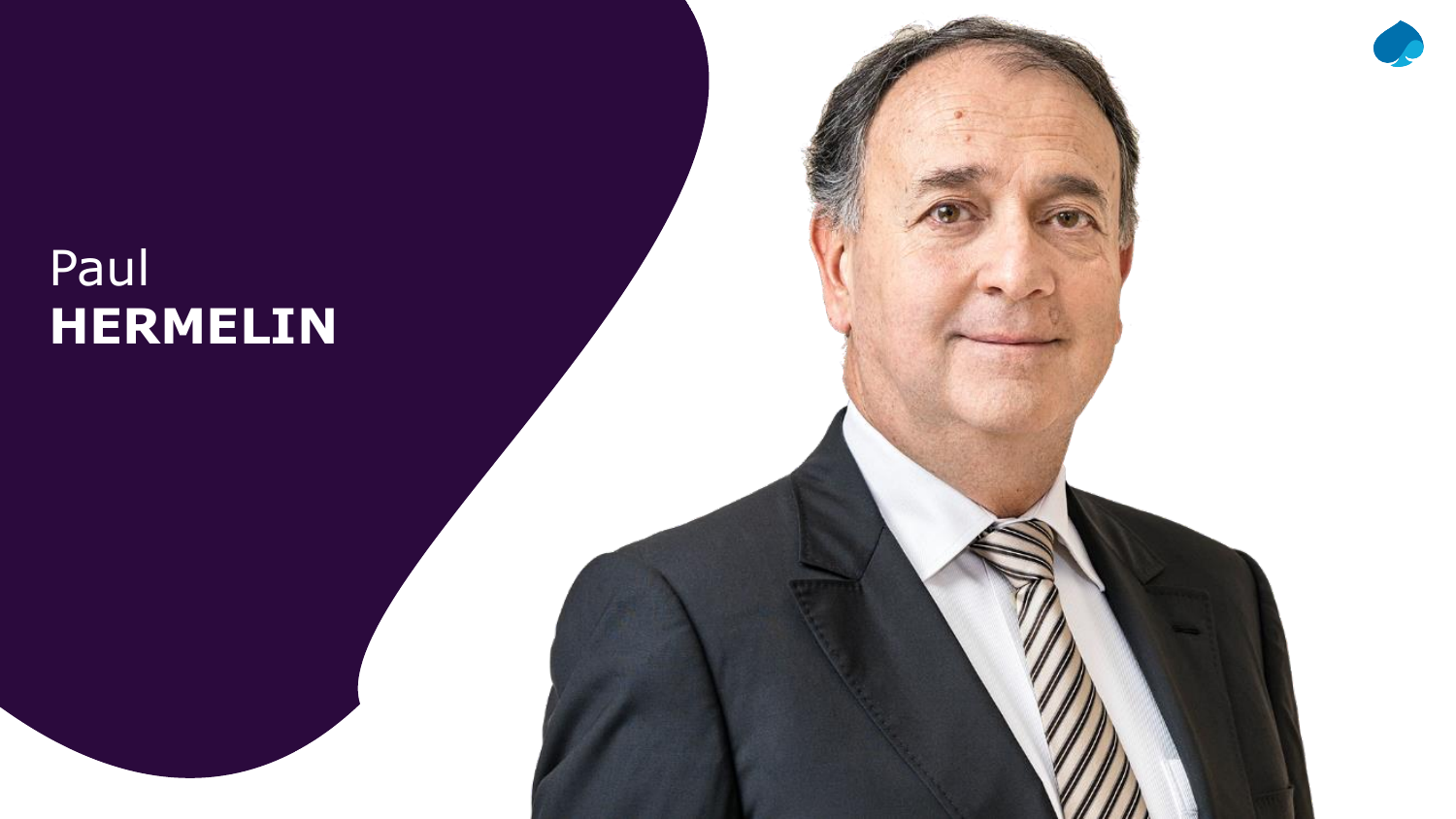### Strong growth in Q3, as we strengthen our leadership in digital

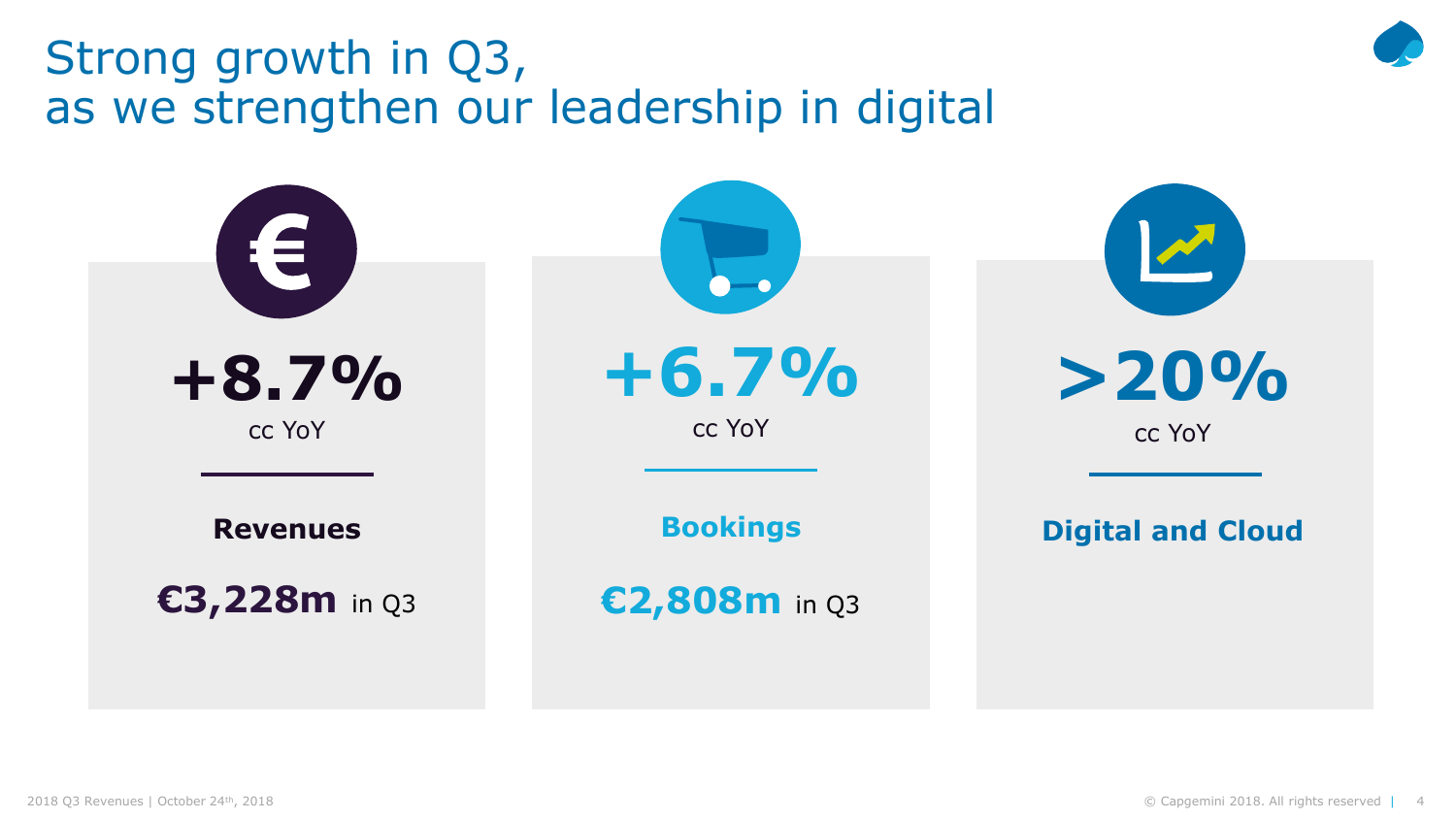### Market trends



### **North America**

- Strong demand in Cloud
- Traction from FS and CPRD
- Dynamic Technology & Engineering Services

### **UK and Ireland**

- Return to growth
- Public sector and EUC

### **France**

- Strong progression
- EUC, FS and CPRD

### **Rest of Europe**

• Dynamic on Manufacturing and CPRD

### **Asia Pacific and Latin America**

• Growth second quarter in a row

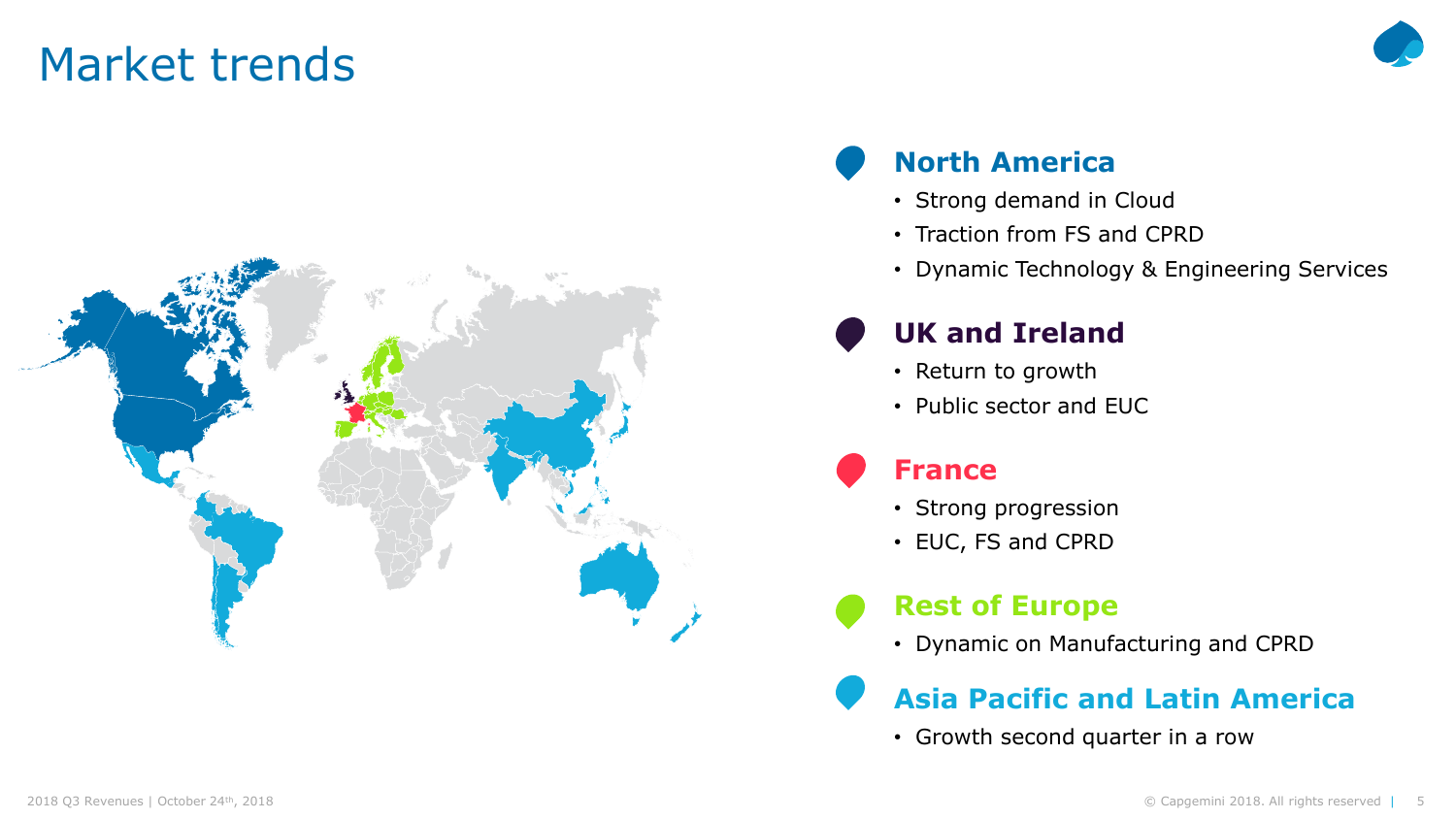| <b>Manufacturing</b><br><b>Telecom, Media &amp;</b><br><b>Entertainment</b> | $+7.9%$<br>$+0.7%$ | $+8.0\%$<br>$-1.3%$ | <b>TO 70</b><br>Manufacturing<br><b>Consumer Products</b><br>& Retail, Distribution<br>Q3 2018 |  |
|-----------------------------------------------------------------------------|--------------------|---------------------|------------------------------------------------------------------------------------------------|--|
| <b>TOTAL</b>                                                                | $+8.7%$            | $+8.2%$             | © Capgemini 2018. All rights reserved   6                                                      |  |



**Retail & Distribution Energy, Utilities**

**& Chemicals**

**Financial Services +8.5%** +9.1%

Revenues

**+9.8%** +5.1%

**Public Sector +9.2%** +5.1%

18% Public Sector

14%

Telecommunications,

Media & Entertainment

Energy, Utilities & Chemicals

11%

6%

2%

Financial Services

27%

**Others** 

22%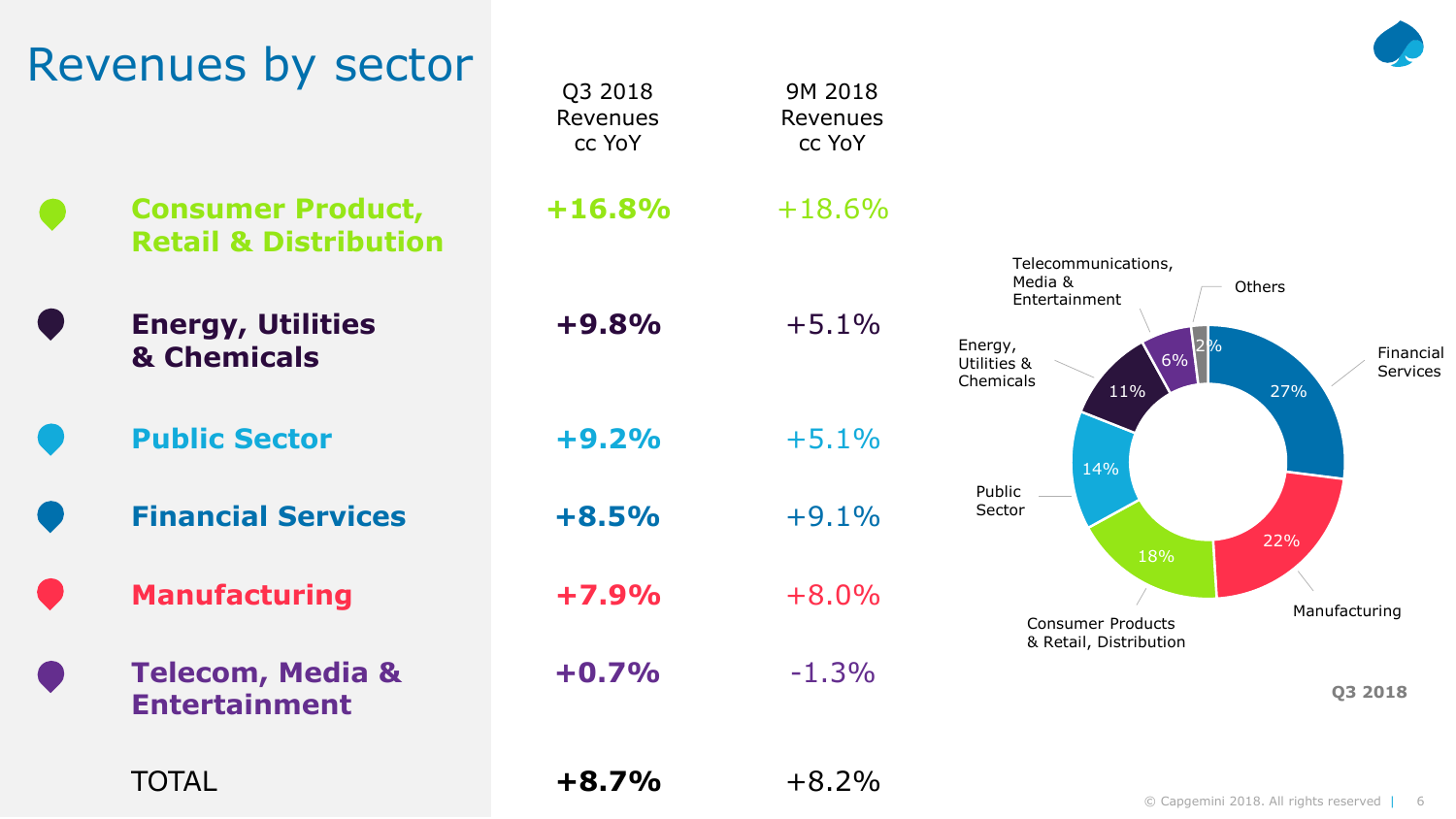## Some important deals of this quarter



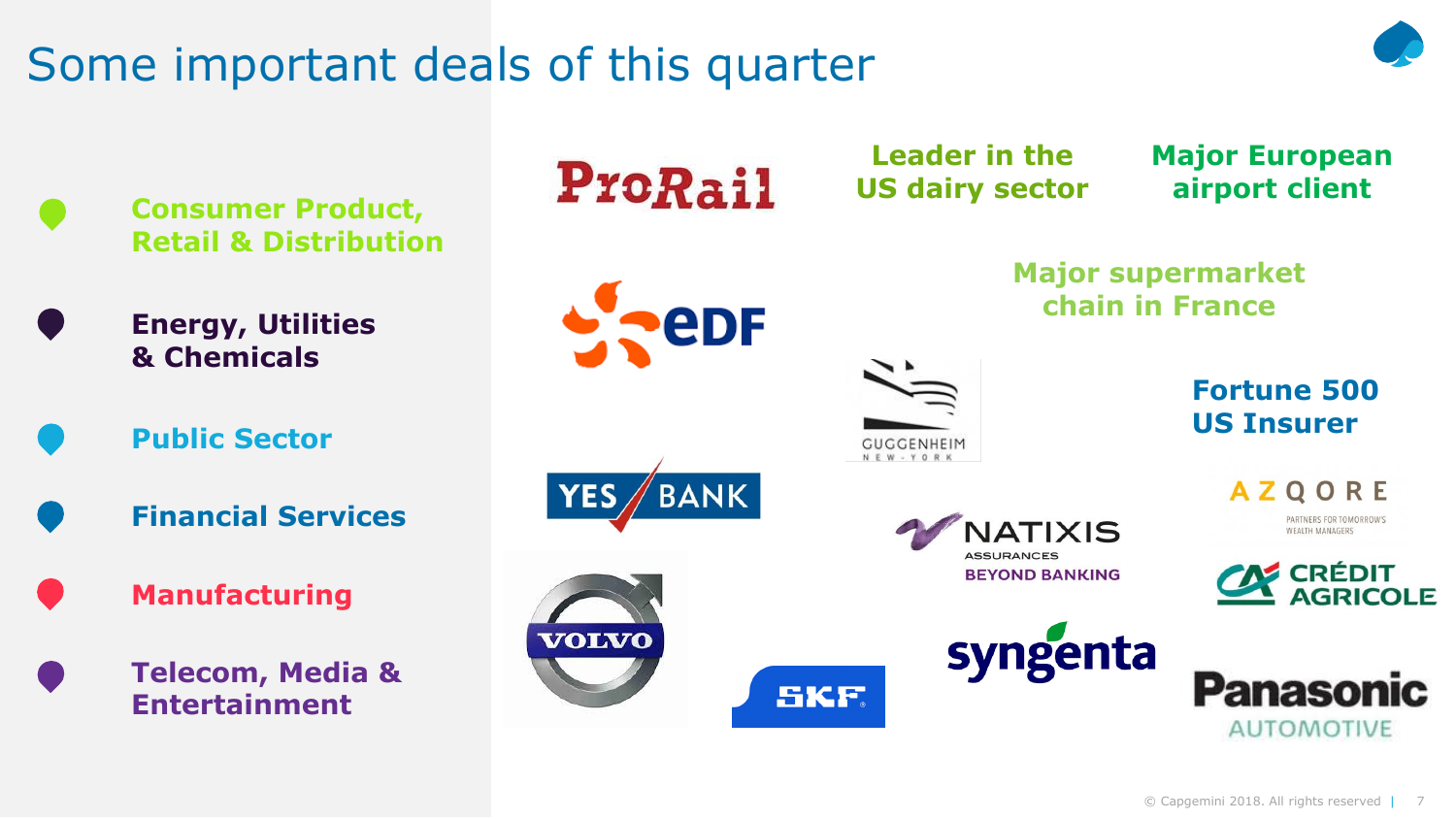### **Our 2018 objectives**

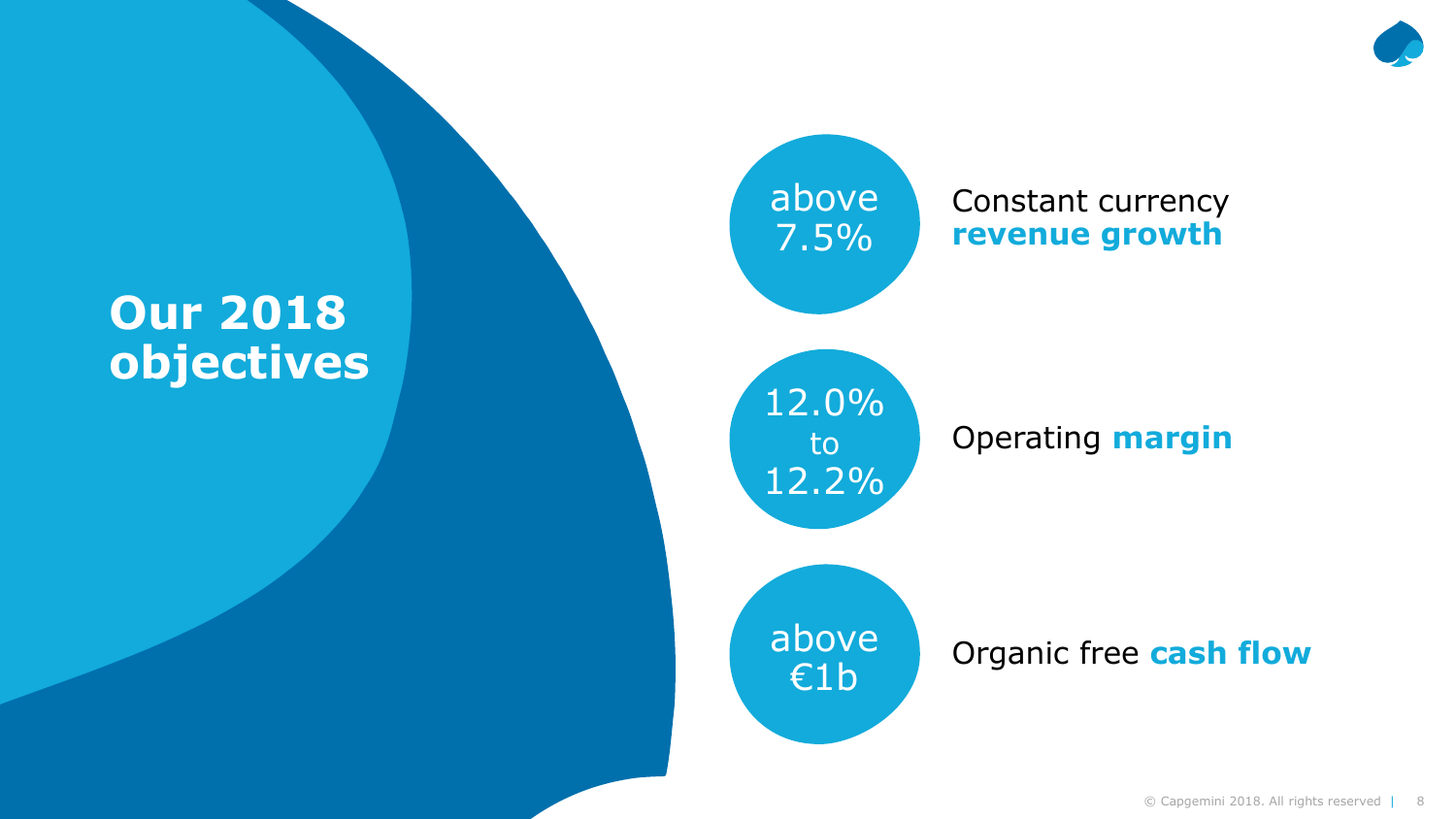## Carole **FERRAND**

2018 Q3 Revenues | October 24th, 2018 © 2018 © 2018 © 2018 © 2018 Capgemini 2018. All rights reserved in the c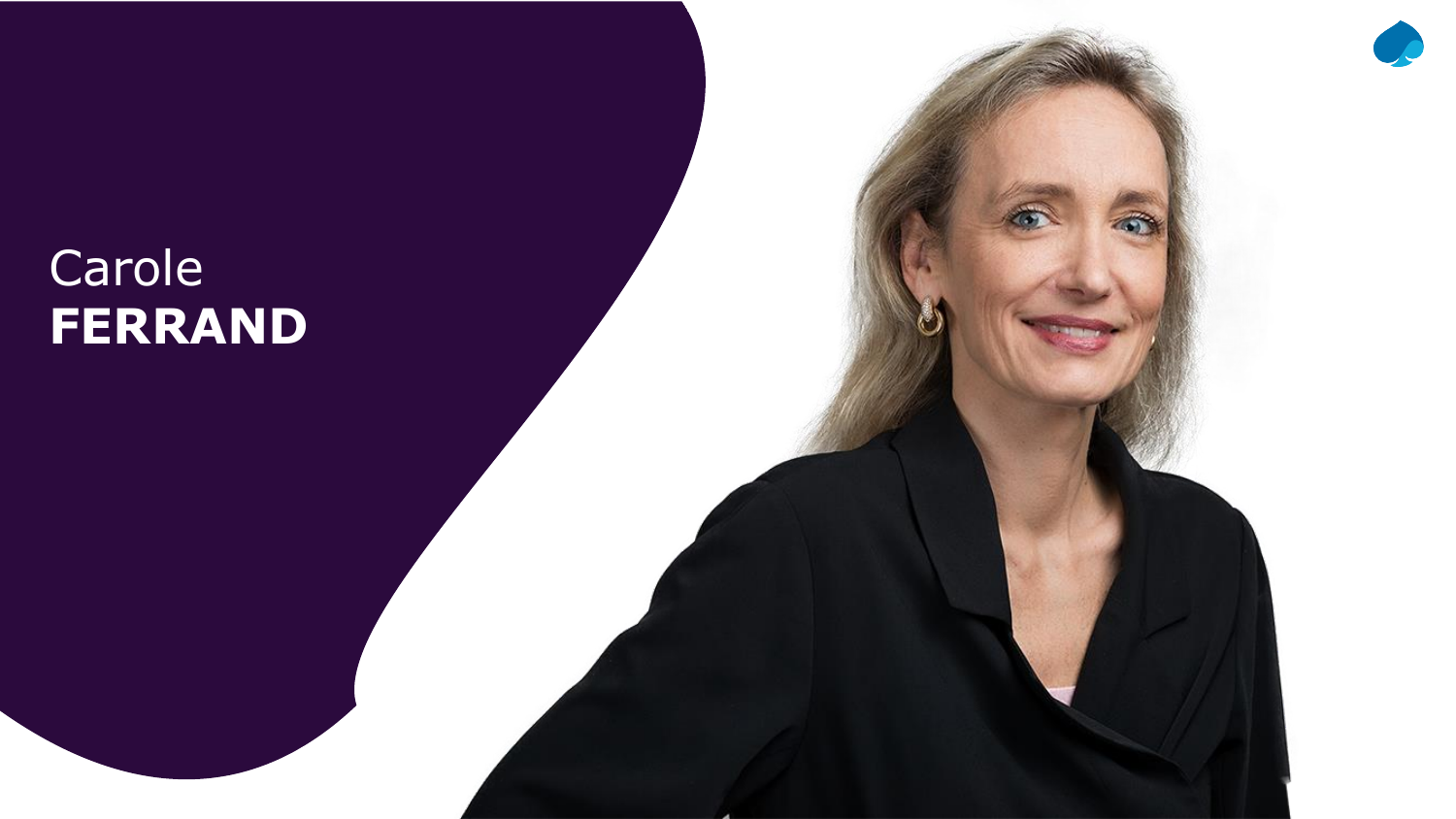### Revenues Quarterly Evolution





Constant currency growth YOY (in %)

#### **+2.8% +3.3% +3.4% +6.2% +7.2% +8.7% +8.7%**

Note: 2017 revenues are restated for IFRS 15, 2017 constant currency growth rates are as published

#### **Constant currency growth**

**Q3**: **+8.7%** YoY **9M**: **+8.2%** YoY

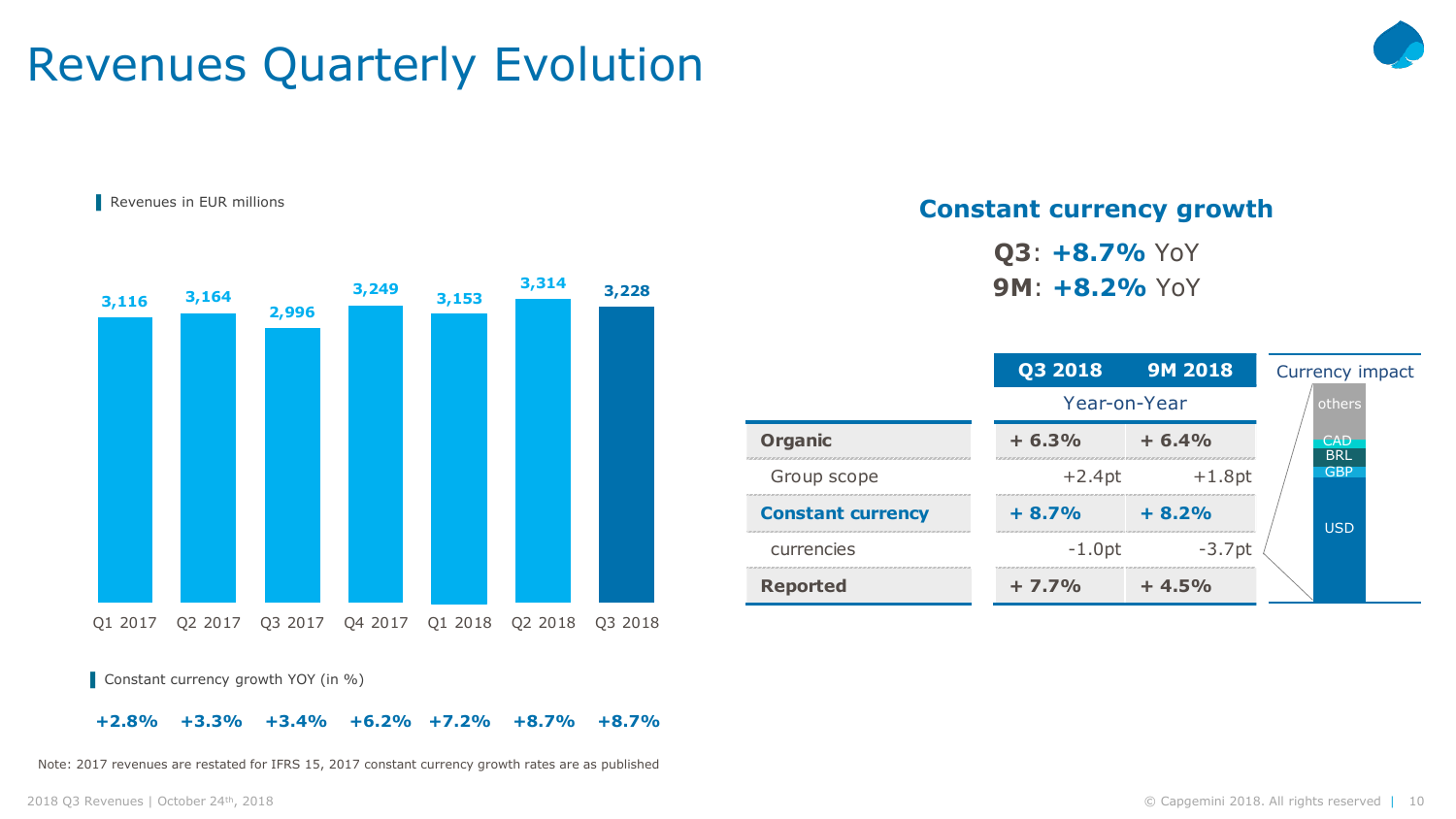## Q3 and 9M 2018 Revenues by Regions





Rest of Europe

Note: 2017 figures are restated for IFRS 15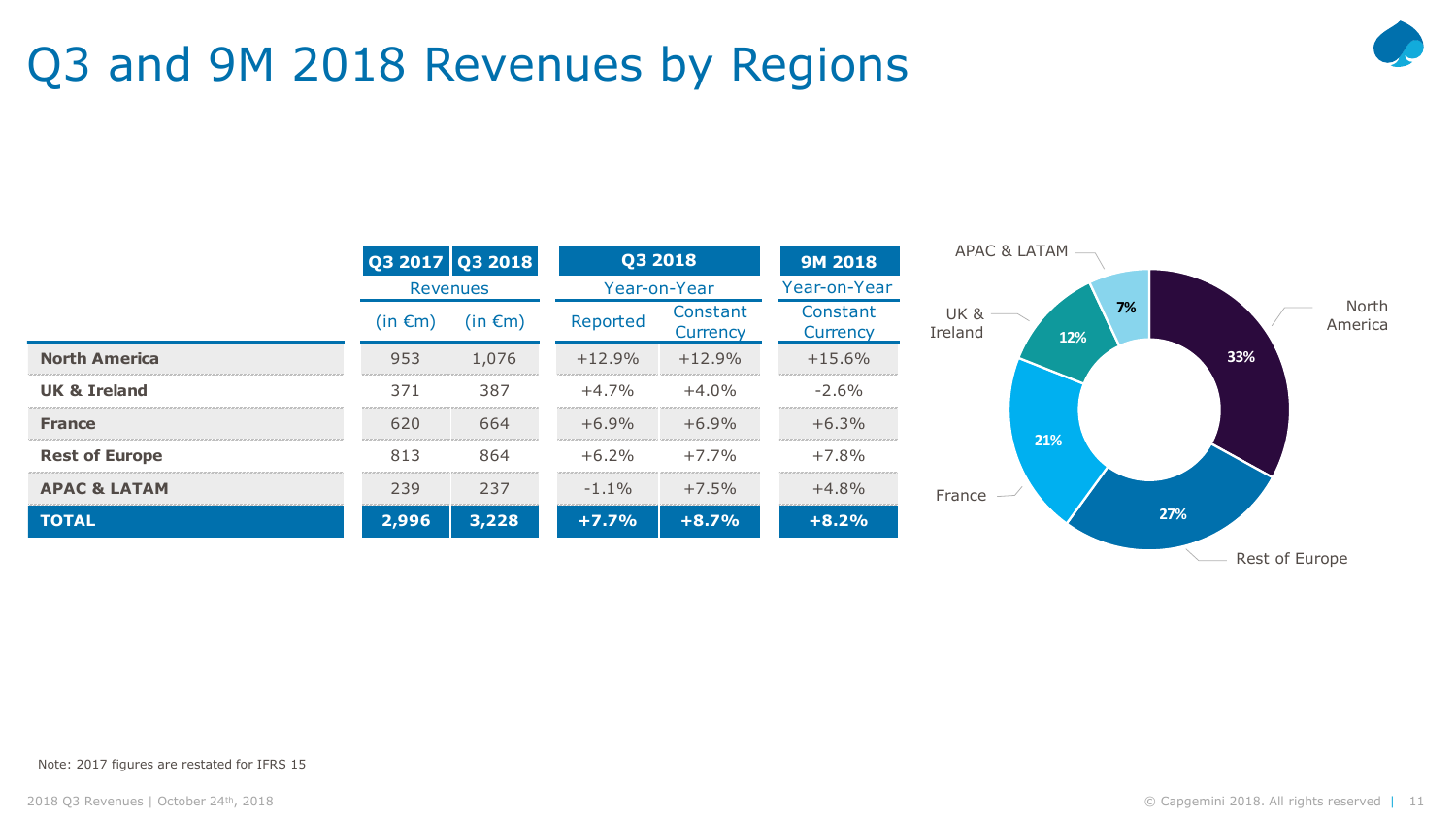## Q3 and 9M 2018 Revenues by Business





Note: 2017 figures are restated for IFRS 15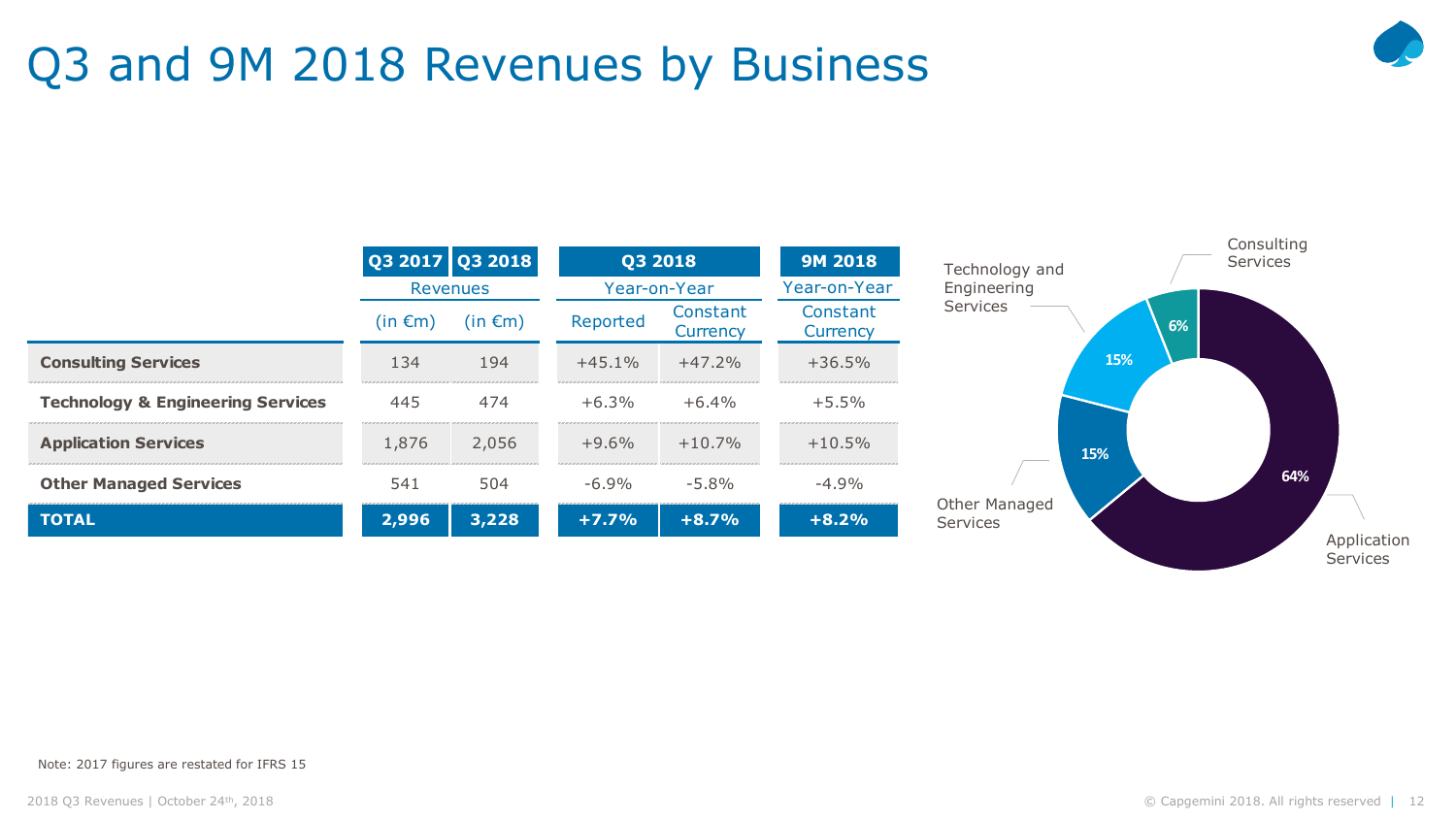## Bookings Evolution



Note: 2017 bookings are restated for IFRS 15, 2017 constant currency growth rates are as published

Constant currency growth YOY (in %)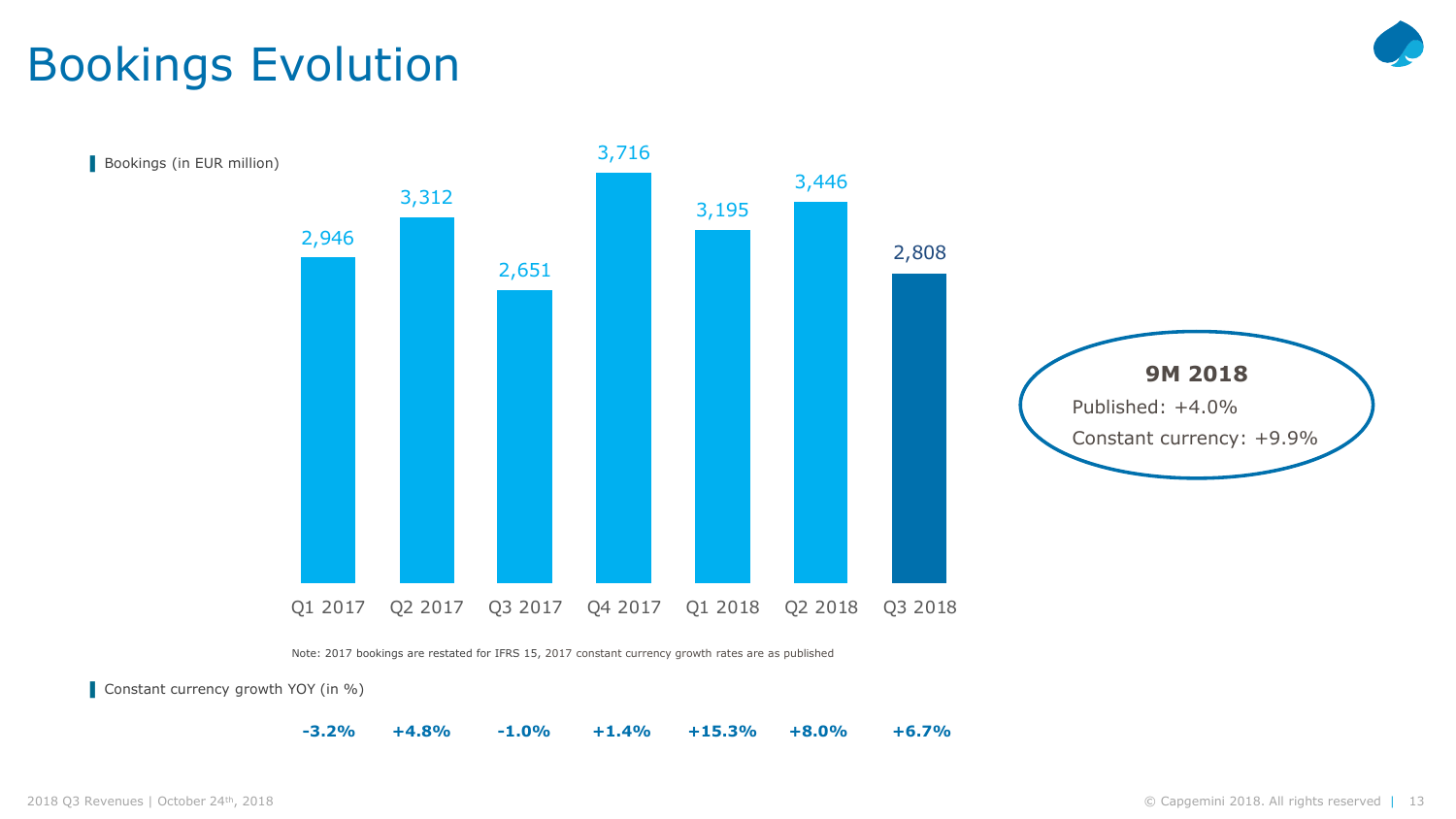### Headcount Evolution

**Attrition**



**Headcount Evolution**

September 2017 to September 2018

| <b>Attrition</b>                           | 2017     | 2018     | <b>Variation</b> |
|--------------------------------------------|----------|----------|------------------|
| <b>Consulting Services</b>                 | $19.8\%$ | $18.5\%$ | $-1.3pt$         |
| <b>Technology and Engineering Services</b> | 19.5%    | 20.7%    | $+1.2pt$         |
| <b>Application Services</b>                | $17.9\%$ | 20.5%    | $+2.6pt$         |
| <b>Other Managed Services</b>              | $21.1\%$ | $23.1\%$ | $+2.0pt$         |
| <b>TOTAL</b>                               | 18.6%    | 20.8%    | $+2.1pt$         |

12-month ending Sept

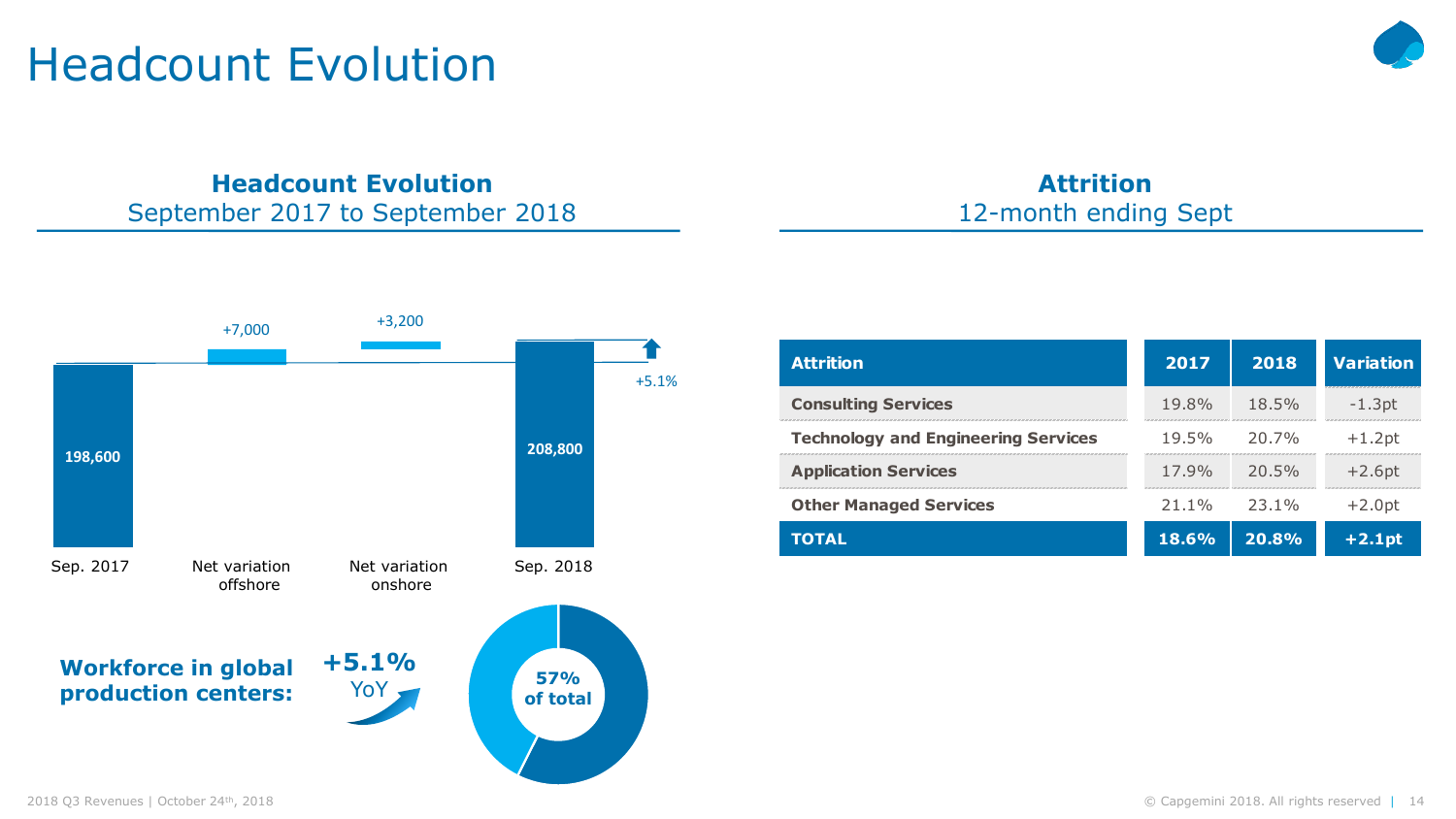## Appendix

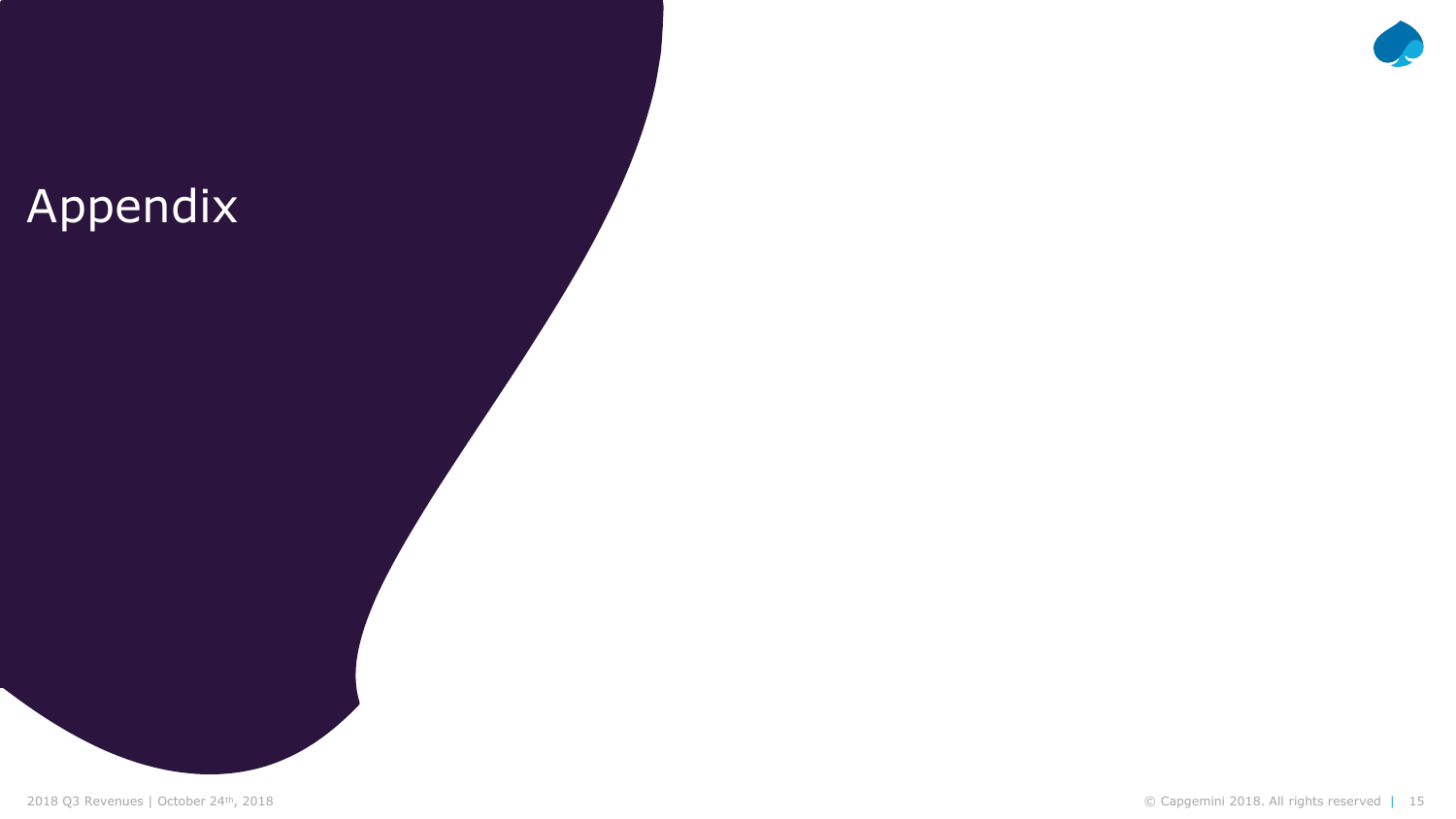### Alternate performance measures



**Organic growth**, or like-for-like growth, in revenues is the growth rate calculated at constant Group scope and exchange rates. The Group scope and exchange rates used are those for the published period. Exchange rates for the published period are also used to calculate **growth at constant exchange rates**.

**Operating margin** is one of the Group's key performance indicators. It is equal to revenues less operating expenses. It is calculated before "Other operating income and expenses" which include amortization of intangible assets recognized in business combinations, the charge resulting from the deferred recognition of the fair value of shares granted to employees (including social security contributions and employer contributions), and non-recurring revenues and expenses, notably impairment of goodwill, negative goodwill, capital gains or losses on disposals of consolidated companies or businesses, restructuring costs incurred under a detailed formal plan approved by the Group's management, the cost of acquiring and integrating companies acquired by the Group, including earn-outs comprising conditions of presence, and the effects of curtailments, settlements and transfers of defined benefit pension plans.

**Normalized earnings per share** are calculated by dividing normalized profit or loss attributable to owners of the Company by the weighted average number of ordinary shares outstanding during the period, excluding treasury shares. Normalized net profit or loss is equal to profit for the period attributable to owners of the Company corrected for the impact of items recognized in other operating income and expense, net of tax calculated using the effective tax rate.

**Organic free cash flow** is calculated based on items in the Statement of Cash Flows and is equal to cash flow from operations less acquisitions of property, plant, equipment and intangible assets (net of disposals) and adjusted for flows relating to the net interest cost.

**Net debt** comprises (i) cash and cash equivalents, as presented in the Consolidated Statement of Cash Flows (consisting of short-term investments and cash at bank) less bank overdrafts, and also including (ii) cash management assets (assets presented separately in the Consolidated Statement of Financial Position due to their characteristics), less (iii) short- and long-term borrowings. Account is also taken of (iv) the impact of hedging instruments when these relate to borrowings and own shares;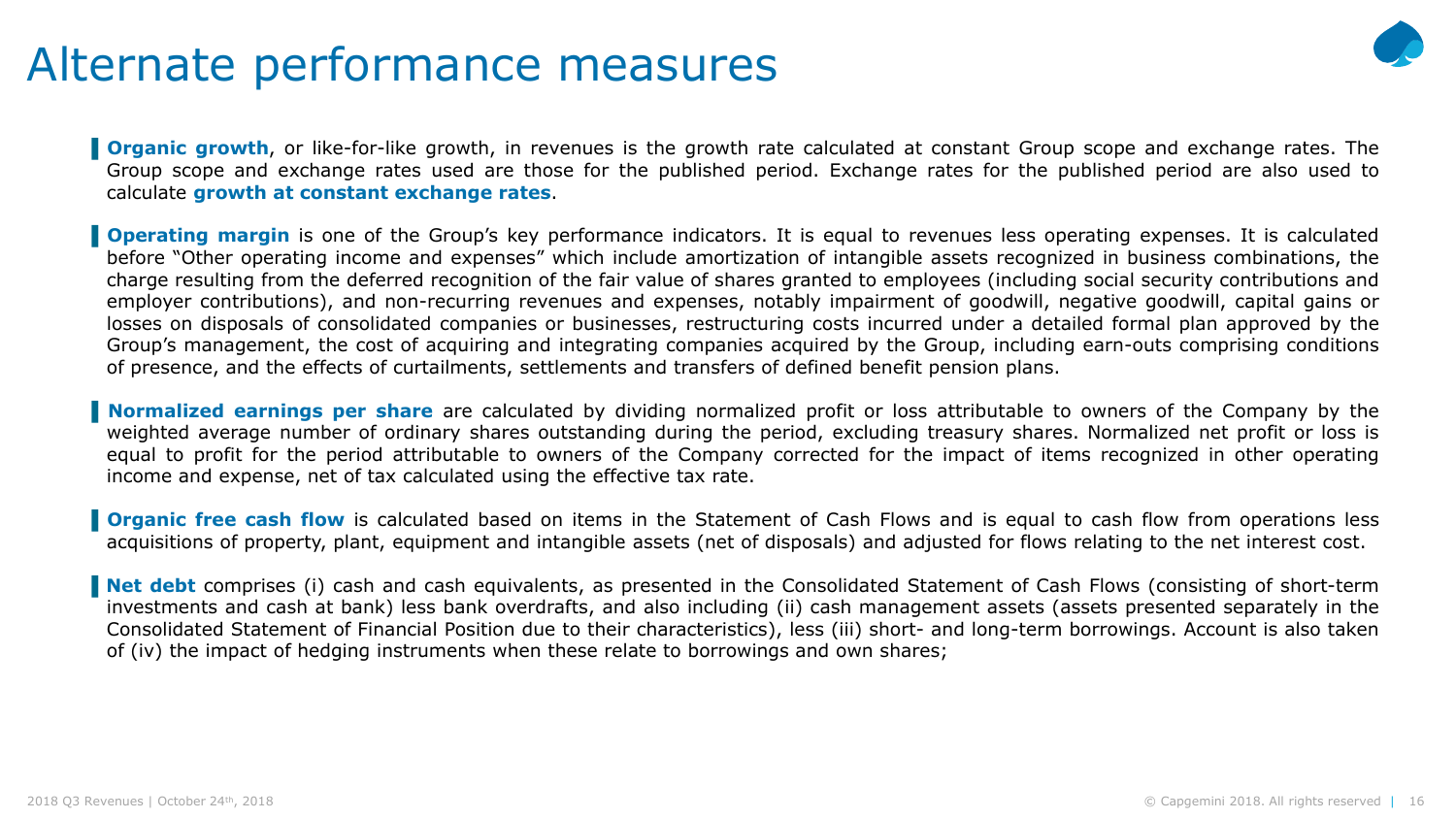## Q3 and 9M 2018 Revenues by Sector



|                                                             | Q3 2018      | <b>9M 2018</b> |
|-------------------------------------------------------------|--------------|----------------|
|                                                             | Year-on-Year | Year-on-Year   |
|                                                             | Constant     | Constant       |
|                                                             | Currency     | Currency       |
| <b>Financial Services</b>                                   | $+8.5%$      | $+9.1%$        |
| <b>Energy, Utilities &amp; Chemicals</b>                    | $+9.8\%$     | $+5.1\%$       |
| <b>Manufacturing</b>                                        | $+7.9%$      | $+8.0\%$       |
| <b>Consumer Product, Retail, Dist. &amp; Transportation</b> | $+16.8\%$    | $+18.6%$       |
| <b>Public Sector</b>                                        | $+9.2%$      | $+5.1%$        |
| <b>Telecom, Media &amp; Entertainment</b>                   | $+0.7%$      | $-1.3%$        |
| <b>TOTAL</b>                                                | $+8.7%$      | $+8.2%$        |

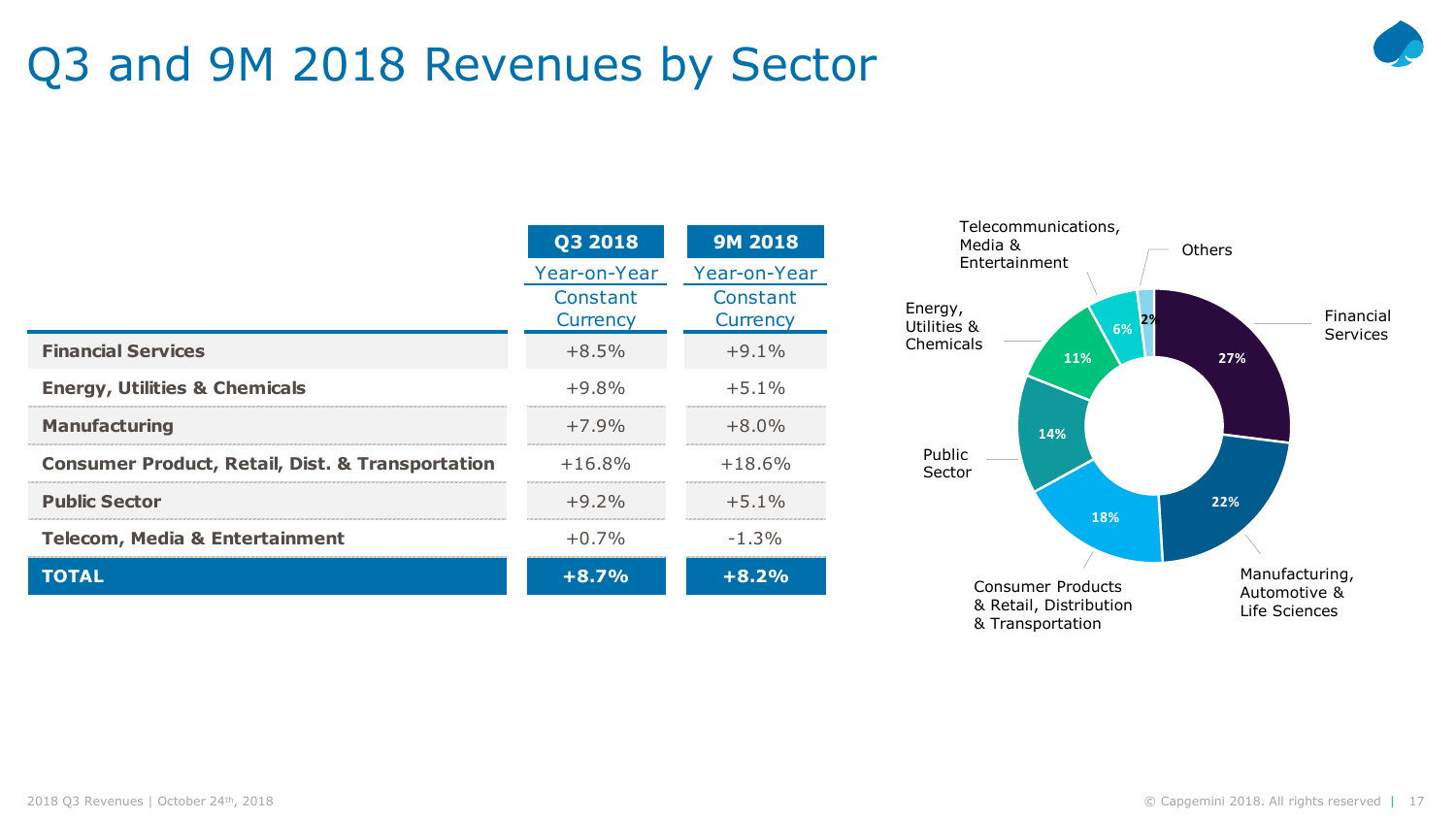#### 2018 Q3 Revenues | October 24th, 2018 © Capgemini 2018. All rights reserved | 18

**Technology & Engineering Services**



**Application Services**

### Utilization Rates

**Consulting Services**